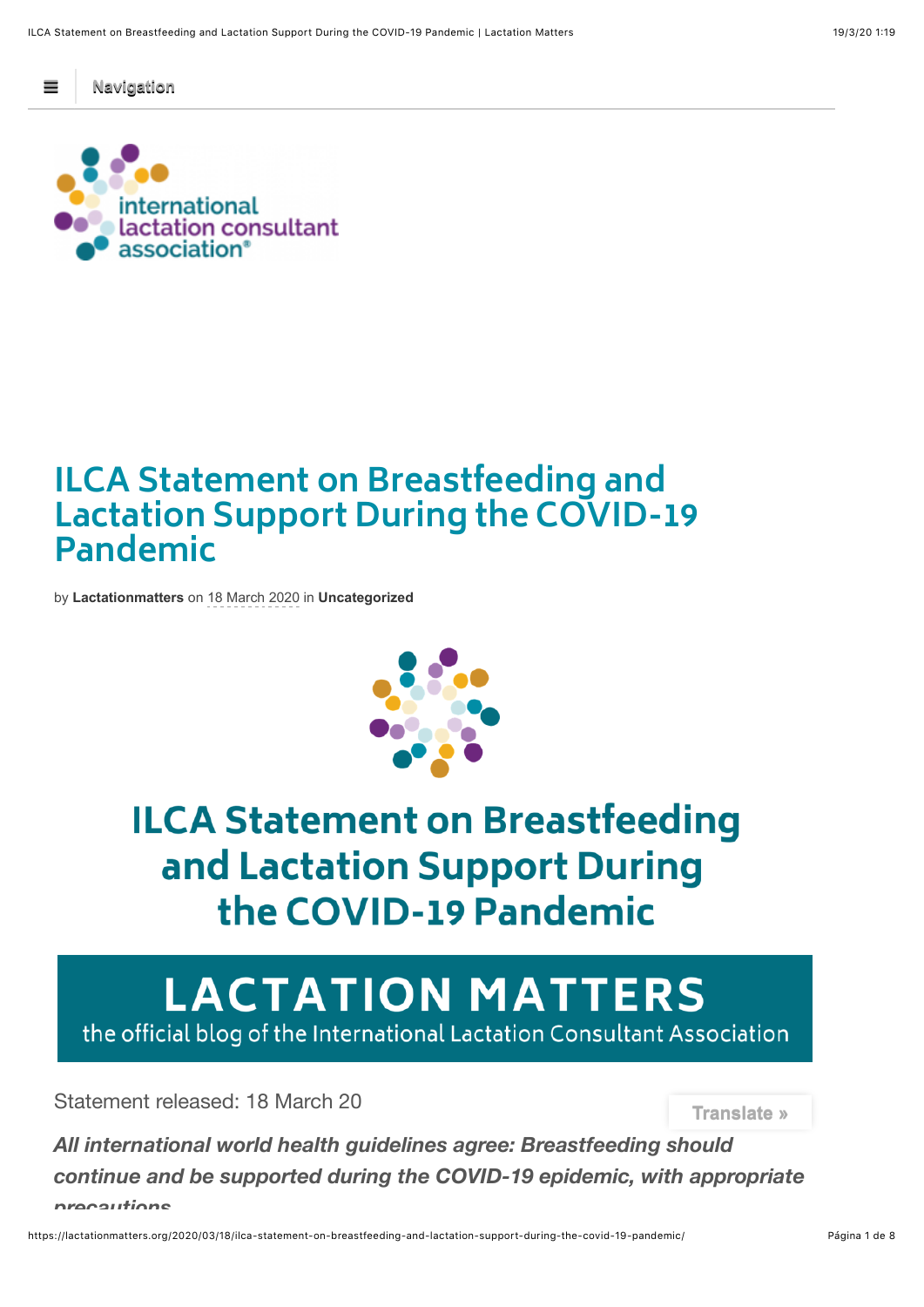*precautions.*

## <span id="page-1-0"></span>**Breastfeeding protects infants and young children, particularly against**

infectious disease.<sup>[1](#page-2-0)</sup> When a person is lactating and becomes ill with a virus, they develop antibodies to fight the illness. Those antibodies are then conveyed to the infant through breastmilk, helping to protect the infant from illnesses to which the parent has been exposed. $2$ 

<span id="page-1-1"></span>According to UNICEF, "Considering the benefits of breastfeeding and the insignificant role of breastmilk in the transmission of other respiratory viruses, the mother can continue breastfeeding, while applying all the necessary precautions."<sup>[3](#page-2-2)</sup>

<span id="page-1-2"></span>**Now more than ever, families need lactation support to navigate infant feeding questions and challenges.** According to the World Health Organization, "Breastfeeding counselling, basic psychosocial support and practical feeding support should be provided to all pregnant women and mothers with infants and young children, whether they or their infants and young children have suspected or confirmed COVID-19."<sup>[4](#page-2-3)</sup>

<span id="page-1-3"></span>**Breastfeeding or chestfeeding people at home with mild symptoms of a suspected COVID-19 infection** are currently advised by WHO to wear a mask [and perform hand hygiene before and after having close contact with the baby, in](https://www.who.int/publications-detail/home-care-for-patients-with-suspected-novel-coronavirus-(ncov)-infection-presenting-with-mild-symptoms-and-management-of-contacts) addition to other guidelines provided here.<sup>[5](#page-2-4)</sup>

<span id="page-1-5"></span><span id="page-1-4"></span>**Breastfeeding or chestfeeding people with more severe cases can continue breastfeeding.** If severe illness prevents direct breastfeeding, the parent should be supported to safely provide their expressed milk to the infant while continuing appropriate infection prevention and control (IPC) measures.<sup>6</sup> If the lactating parent is too unwell to express milk, find resources for the delivery of human milk in [WHO's clinical interim guidance here](https://www.who.int/publications-detail/clinical-management-of-severe-acute-respiratory-infection-when-novel-coronavirus-(ncov)-infection-is-suspected).

**Mothers and infants should be supported to stay together** and maintain skin-

<span id="page-1-6"></span>to-skin care, regardless of suspected, probable, or confirmed COVID-19 status, [while using appropriate precautions. See WHO's interim guidelines, including](https://www.who.int/publications-detail/clinical-management-of-severe-acute-respiratory-infection-when-novel-coronavirus-(ncov)-infection-is-suspected) appropriate IPC, here.<sup>[7](#page-3-1)</sup>

**Skilled lactation providers in the community setting can consider telehealth**

**when face-to-face care is challenging.** ILCA is deeply grateful to health care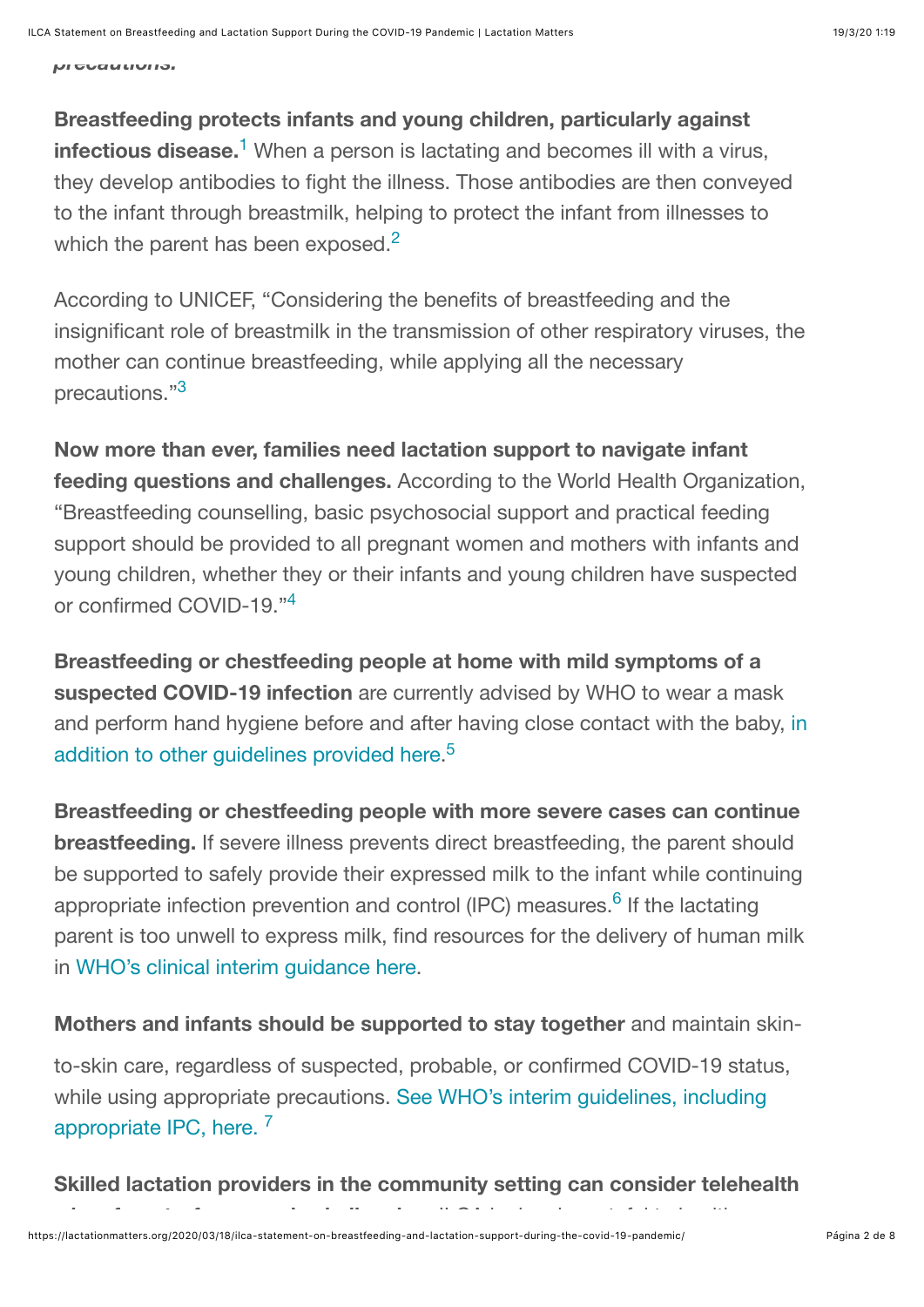**when face-to-face care is challenging.** ILCA is deeply grateful to health care providers in all settings during this critical time. In some areas and in some [cases, delivery of lactation care via telehealth may be a resource. Find telehealth](http://ilca.org/COVID-19) resources for lactation consultants here.

**The International Lactation Consultant Association will continue to provide resources to skilled lactation providers during the COVID-19 pandemic**. Find your regional guidelines, resources for lactation consultants, and communications tools here: ilca.org/covid-19.

*NOTE: Guidance for families and for those providing lactation support during COVID-19 is evolving. We at ILCA will do our best to keep this information as updated as possible. The information posted here may not [reflect the latest news and practice guidance. Please visit our COVID-19](http://ilca.org/covid-19) resource page here, review the full guidelines, and observe your local and regional care guidelines.*

- <span id="page-2-0"></span>1. World Health Organization. (2020).Clinical management of severe acute respiratory infection when novel coronavirus (nCoV) is suspected. Retrieved from: https://www.who.int/publications-detail/clinical-management-of[severe-acute-respiratory-infection-when-novel-coronavirus-\(ncov\)-infection](https://www.who.int/publications-detail/clinical-management-of-severe-acute-respiratory-infection-when-novel-coronavirus-(ncov)-infection-is-suspected)is-suspected. WHO reference number: WHO/2019-nCoV/clinical/2020.4. ←
- <span id="page-2-1"></span>2. [Hanson, L. \(1998\). Breastfeeding provides passive and likely long-lasting](https://www.ncbi.nlm.nih.gov/pubmed/9892025) active immunity. *Annals of allergy, asthma & immunology: official publication of the American College of Allergy, Asthma & Immunology*. *81*(6). 523-33. DOI: [10.1016/S1081-1206\(10\)62704-4.](https://doi.org/10.1016/S1081-1206(10)62704-4) ←
- <span id="page-2-2"></span>3. United Nations Children's Fund. (2020). Coronavirus Disease (COVID-19): What parents should know. Retrieved from: [https://www.unicef.org/stories/novel-coronavirus-outbreak-what-parents-](https://www.unicef.org/stories/novel-coronavirus-outbreak-what-parents-should-know)

#### $should$ -know.  $\leftarrow$

- <span id="page-2-3"></span>4. World Health Organization. (2020).Clinical management of severe acute respiratory infection when novel coronavirus (nCoV) is suspected. Retrieved from: https://www.who.int/publications-detail/clinical-management-of[severe-acute-respiratory-infection-when-novel-coronavirus-\(ncov\)-infection](https://www.who.int/publications-detail/clinical-management-of-severe-acute-respiratory-infection-when-novel-coronavirus-(ncov)-infection-is-suspected)is-suspected. WHO reference number: WHO/2019-nCoV/clinical/2020.4. ←
- <span id="page-2-4"></span>5. [World Health Organization. \(2020\). Home care for patients with suspected](https://www.who.int/publications-detail/home-care-for-patients-with-suspected-novel-coronavirus-(ncov)-infection-presenting-with-mild-symptoms-and-management-of-contacts) novel coronavirus (nCoV) infection presenting with mild symptoms and